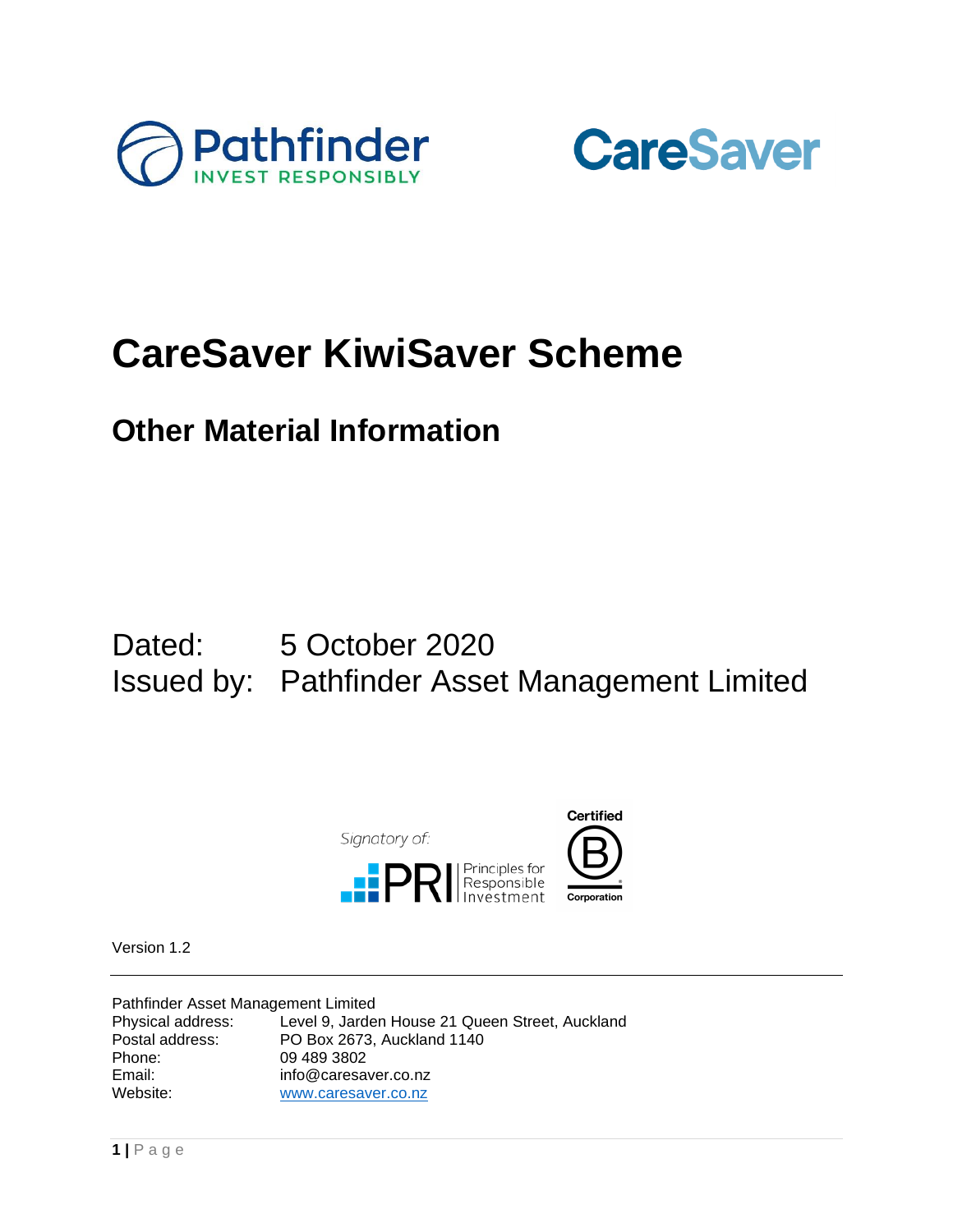# **Table of contents**

| <b>Section</b> | <b>Subject</b>                             | Page           |
|----------------|--------------------------------------------|----------------|
| 1.             | General Information                        | 3              |
| 2.             | Who is involved?                           | 3              |
| 3.             | Fees                                       | $\overline{7}$ |
| 4.             | Charity partners                           | 8              |
| 5.             | Material contracts, policies and documents | 9              |
| 6.             | What are the risks of investing?           | 11             |
| 7.             | Market indices                             | 12             |
| 8.             | Conflicts of interest                      | 12             |
| 9.             | <b>Taxation</b>                            | 13             |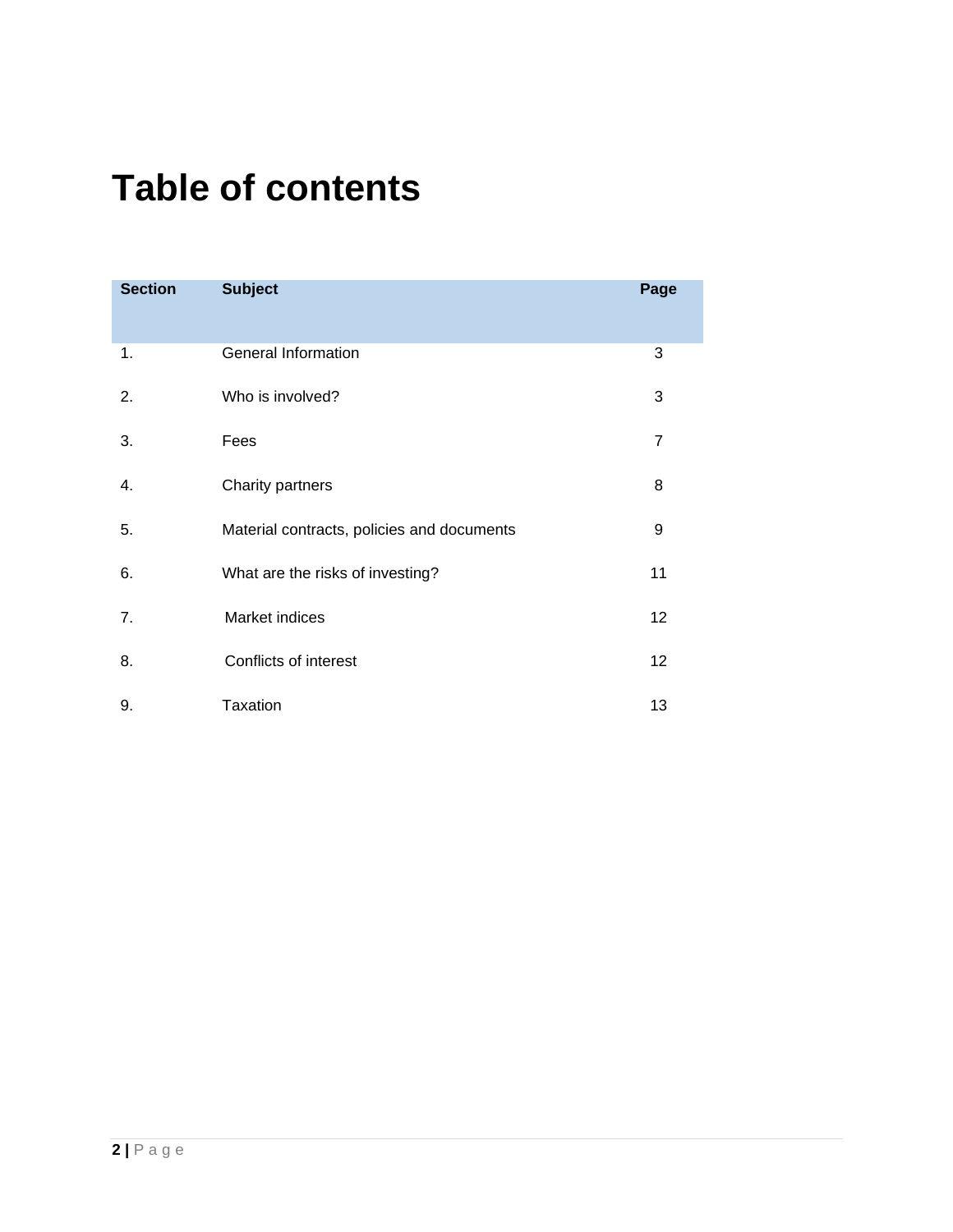## **1. General information**

**Purpose of this document:** This Other Material Information document (*Document*) contains additional information for the CareSaver KiwiSaver Scheme (*Scheme*) to help you make your investment decision. It should be read together with the Product Disclosure Statement (*PDS*), the Statement of Investment Policy and Objectives (*SIPO*), the Ethical Investment Policy and the other documents uploaded on the Scheme's offer register on the Disclose website [\(www.business.govt.nz/disclose/\)](http://www.business.govt.nz/disclose/).

This Document relates to the offer of units in each of the following funds (*Funds*):

| Fund                               | <b>Establishment Date</b> |
|------------------------------------|---------------------------|
| <b>CareSaver Growth Fund</b>       | 29 May 2019               |
| <b>CareSaver Balanced Fund</b>     | 29 May 2019               |
| <b>CareSaver Conservative Fund</b> | 29 May 2019               |

**Viewing the PDS:** The PDS and other information about the Scheme and each Fund can be found on the Disclose website (www.business.govt.nz/disclose/).

**Some terms we use:** In this Document where the words "*us*", "*we*", "*our*" or "*Pathfinder*" are used they refer to Pathfinder Asset Management Limited (the manager of the Scheme). Where the words "*you*", "*your*" or "*investor*" are used they refer to you as an investor in a Fund. Capitalised terms in this Document have the meaning given to them in the PDS.

**No performance guarantees:** Neither Pathfinder (as Manager) or Public Trust (as Supervisor) guarantees the performance of the Funds or any return from an investment in the Funds. The Government does not guarantee any KiwiSaver scheme or any fund in any KiwiSaver scheme.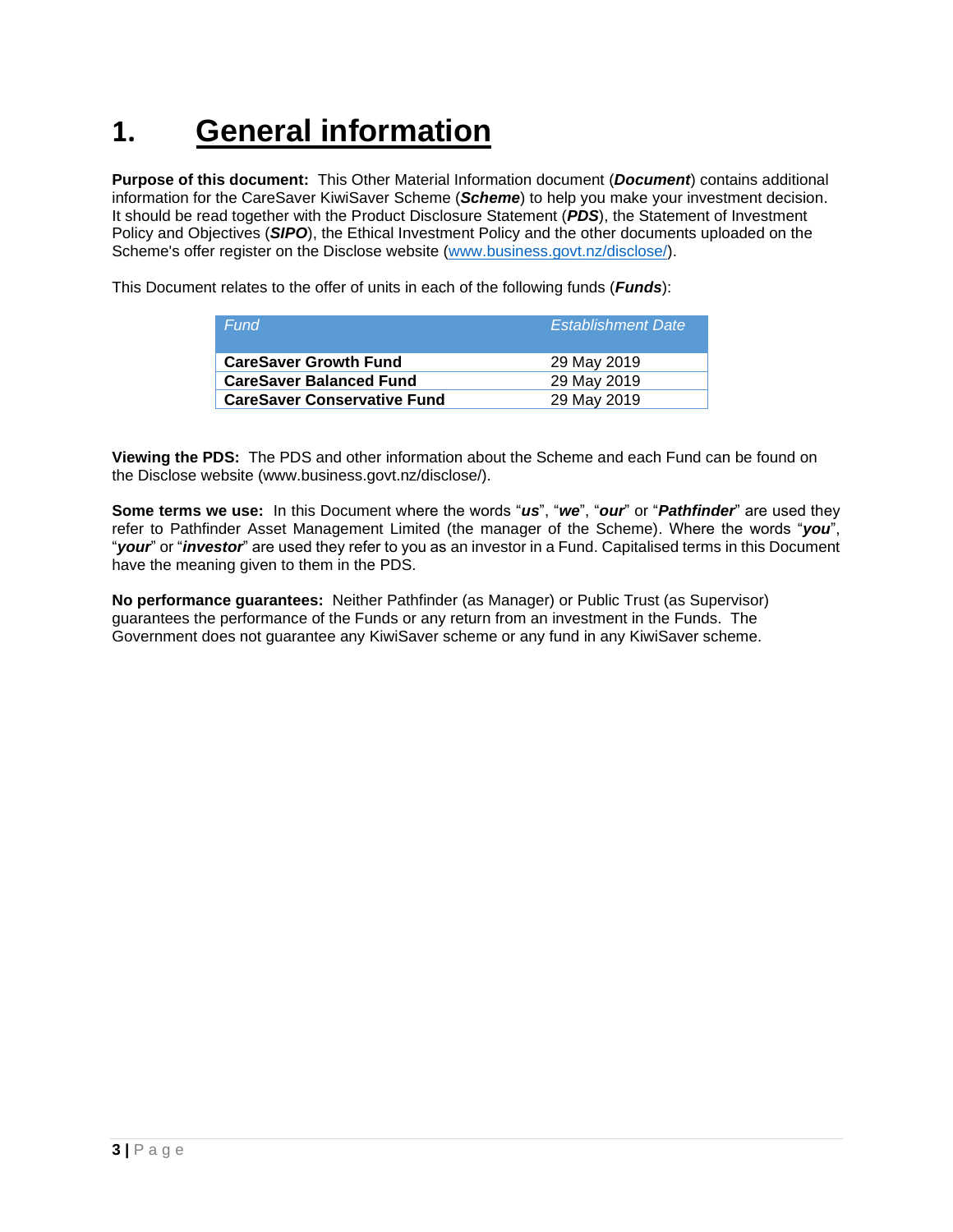# **2. Who is involved?**

#### **Manager**

Pathfinder is licensed under the Financial Markets Conduct Act 2013 as a manager of managed investment schemes. We are responsible for issuing and administering the Scheme and managing the assets in the Funds. Pathfinder specialises in ethical investment and was established in 2009 (company number 2203860).

We are a registered financial service provider (FSP number 34682) and provide investment management services for the Scheme's three Funds. More information about our licence, including its conditions, can be obtained from the Financial Service Providers Register at [fsp-register.companiesoffice.govt.nz.](https://fsp-register.companiesoffice.govt.nz/)

Information about each of our directors is set out below. Our directors may change from time to time without notice to you.

#### **Samford (Sandy) Maier**

*Independent Director and Chairman, Member of the Pathfinder Compliance Committee*

Sandy was appointed Chairman of Pathfinder in 2009 and has worked with the board to maintain high standards of corporate governance over the last decade.

Sandy has served on a number of boards including the Bank of New Zealand (1991 to 1992), Mighty River Power Limited (2002 to 2012) and Oyster Bay Marlborough Limited (2008 to 2011). He was the statutory manager of DFC New Zealand Limited (1990 to 1992) and in this role he received a 1990 Commemoration Medal for services to New Zealand. He was Chief Executive Officer of South Canterbury Finance and Southbury Corporation from December 2009 to October 2010. South Canterbury Finance was placed into receivership on 31 August 2010 and in liquidation on 7 June 2012. Southbury Corporation was placed into receivership on 3 November 2010 and in liquidation on 7 June 2012. Sandy has worked with (or held directorships at) other troubled companies and groups which have subsequently undergone some form of restructuring or insolvency (including GEON group, 3Media, Learning Media Limited and the Equitable Group, and various subsidiaries of these).

Sandy has a B.A. from Yale University and a J.D. from Harvard Law School. He has a small (less than 1%) shareholding in Pathfinder.

#### **Anya Satyanand**

*Non-Executive Director*

Anya is passionate about young people's role in the future of our economy, communities and democracy. She believes wholeheartedly that young New Zealanders need to be understood as the designers, workers and creators of a more equitable and sustainable New Zealand.

She is currently Chief Executive of The Prince's Trust NZ and has previously been Chief Executive of Ara Taiohi (the peak body for youth). She was also a board member of the Commonwealth Alliance of Youth Worker Associations in 2017 and 2018. Anya brings specialist NGO and ethics skills to Pathfinder.

Anya has a B.A. from Canterbury University, a Graduate Diploma of Teaching and Learning from the Christchurch College of Education. Anya is a member of the Institute of Directors.

#### **Andrew Williams**

*Non-Executive Director*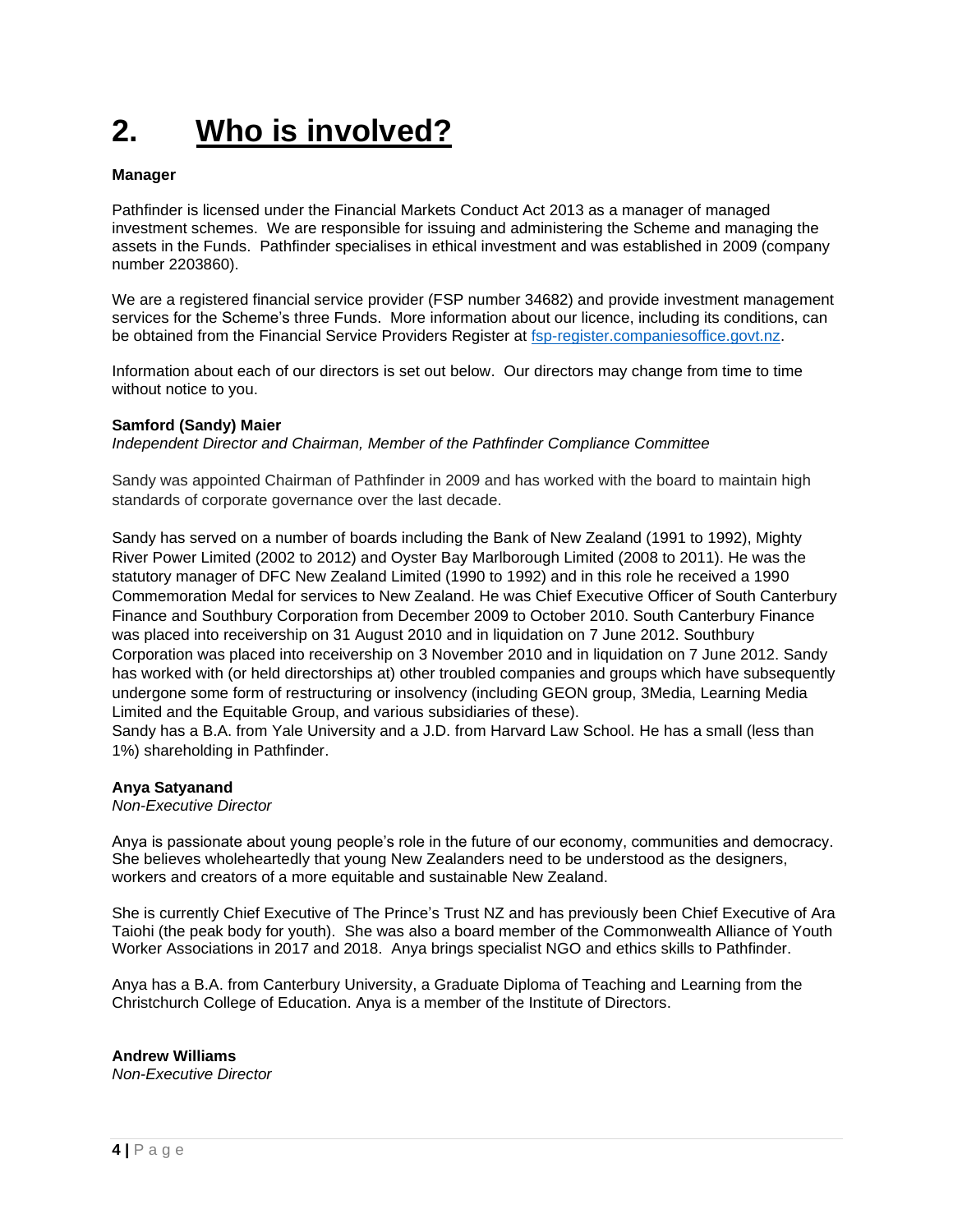Andrew is a Partner, Executive Board Member and Co-Chairman of Alvarium, an independent, global boutique that offers tailored investment solutions for families, foundations, institutions and sovereigns.

After foundling Alvarium in 2009, Andrew served as its Chief Executive Officer until 2017 when he relocated with his family and established Alvarium in New Zealand. Alvarium Investments (NZ) Limited (Alvarium) has completed a number of investments including its investment in Pathfinder and service.

Globally, Alvarium has over 200 employees and 25 Partners working across North America, Europe and Asia Pacific and currently supervises in excess of \$22 billion of assets.

Andrew is also chair of The Prince's Trust NZ, a charity committed to youth development in New Zealand. Disclosure including conflict of interest: Andrew Williams is a shareholder and director of Pathfinder's ultimate controlling company.

#### **Mei Fong**

*Non-Executive Director*

Mei has extensive experience in banking and finance, tax and compliance. Mei is currently Head of Compliance at Alvarium in New Zealand and was previously Head of Compliance at New Zealand Assets Management Limited. She has worked in law firms in Hong Kong, London and Wellington, and has also managed a wine business introducing New Zealand wines to the New York market.

Mei has an LLB/BCA from Victoria University in accounting and finance.

#### **John Berry**

*Co-founder, Executive Director (since 2009), Member of the Investment Committee*

John is committed to making ethical investment accessible to all New Zealand investors. He is Chief Executive of Pathfinder, overseeing both KiwiSaver and non-KiwiSaver operations. Prior to co-founding Pathfinder John was initially a lawyer before working in capital markets. He has worked in Auckland, London and Sydney.

John is a trustee of the Men's Health Trust New Zealand (which is currently a Charity Partner of CareSaver). He is also a member of the 'Code Working Group' appointed by the Ministry of Business, Innovation and Employment to develop a new Code of Conduct for the delivery of financial advice to retail investors in New Zealand. John is a director of Punakaiki Fund Limited, an investor in early stage growth companies.

John has a BCom/LLB(Hons) from Auckland University. He co-founded Pathfinder in 2009, continues to be a significant shareholder and invests in Pathfinder's funds. He works full time for Pathfinder.

#### **Investment Committee**

Pathfinder's Investment Committee has five members. The details of John Berry is above (also a director of Pathfinder). Kent Fraser, Paul Brownsey, Hamesh Sharma and James Caughey's details are below (they are not current directors of Pathfinder):

#### **Paul Brownsey**

*Co-founder, Executive Director (2009-2019), Chair of the Investment Committee*

Paul is focused on investing ethically and on helping New Zealanders understand ethical investment. He is currently Chief Investment Officer at Pathfinder, overseeing investment activities for both KiwiSaver and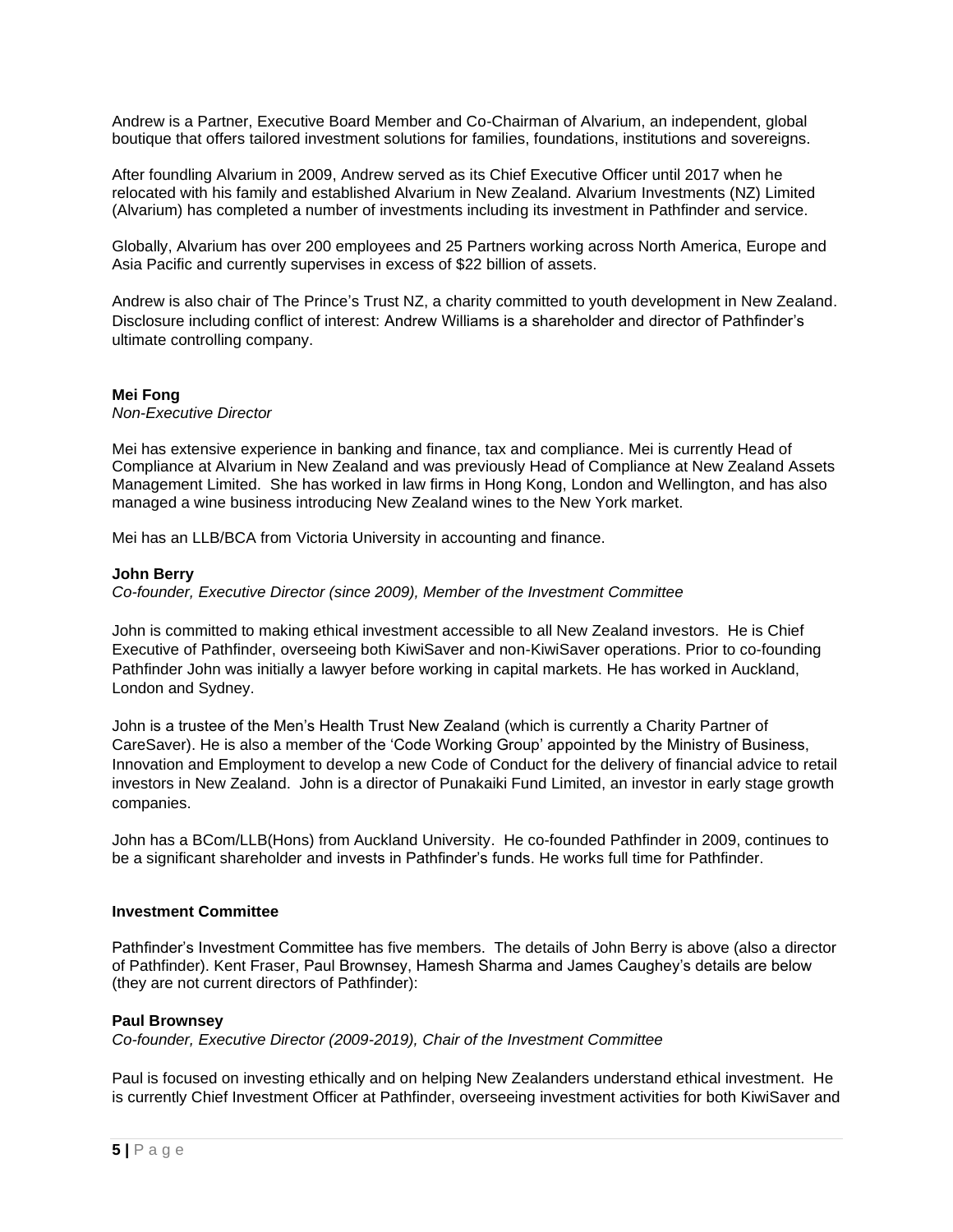non-KiwiSaver operations. Prior to co-founding Pathfinder Paul had extensive experience in financial markets, particularly structuring, financial modelling and product expertise, and worked in Wellington, London, Singapore and Auckland. Paul was a director of Pathfinder from 2009 to 2019.

Paul is a member of the Arthritis New Zealand Investment Committee (which is currently a Charity Partner of CareSaver).

Paul has a B.Sc from Canterbury University majoring in Operations Research. He co-founded Pathfinder in 2009, continues to be a significant shareholder and invests in Pathfinder's funds. He works full time for Pathfinder.

#### **Kent Fraser**

#### *Independent Member of the Investment Committee*

Kent has over 20 years' experience in financial and corporate services, risk management and capital markets. His finance sector experience includes roles at HSBC Bank (in Shanghai, Seoul and Auckland) as Treasurer, Head of Risk and Head of Interest Rate and Credit Trading. He has also been Assistant Treasurer at Fonterra (2003-2004), Acting Treasurer at Transpower (2011), provided consulting services for PwC (2008-2013) and corporate finance, risk management and governance consulting (2014-2017), He was also Treasurer of Heartland Bank (2017-2019).

#### **Hamesh Sharma**

*Member of the Investment Committee*

Hamesh has over 10 years' experience in financial markets, with a focus on Australian and New Zealand stock markets. Prior to Pathfinder he worked for Goldman Sachs JB Were, the Reserve Bank of New Zealand and for an equity research business. With experience in the investment management industry, Hamesh has a broad range of skills suited for portfolio management. Hamesh has a BCom (Hons)/LLB from University of Auckland.

#### **James Caughey**

*Member of the Investment Committee*

James has over 10 years' investment management experience. James is Head of Investment Strategy and a member of the investment committee at Alvarium Wealth (NZ) Ltd. He is also a member of the Global Macro Research Committee at Alvarium Investments. His leadership role at Alvarium Wealth (NZ) Limited covers strategic asset allocation, manager research and portfolio and fund construction. James graduated from the University of Auckland with a BCom Finance and BA Classics and Ancient History (1st class honours).

#### **Pathfinder shareholders**

The largest shareholders of Pathfinder are interests associated with Pathfinder's co-founders (John Berry and Paul Brownsey) with 47% collectively and Alvarium (NZ) Wealth Management Holdings Limited with 51%.

#### **Supervisor and Custodian**

Public Trust is the Supervisor of the Scheme. The Supervisor is licensed under the Financial Markets Supervisors Act 2011 to act as a Supervisor of a KiwiSaver Scheme. A copy of the Supervisor's licence,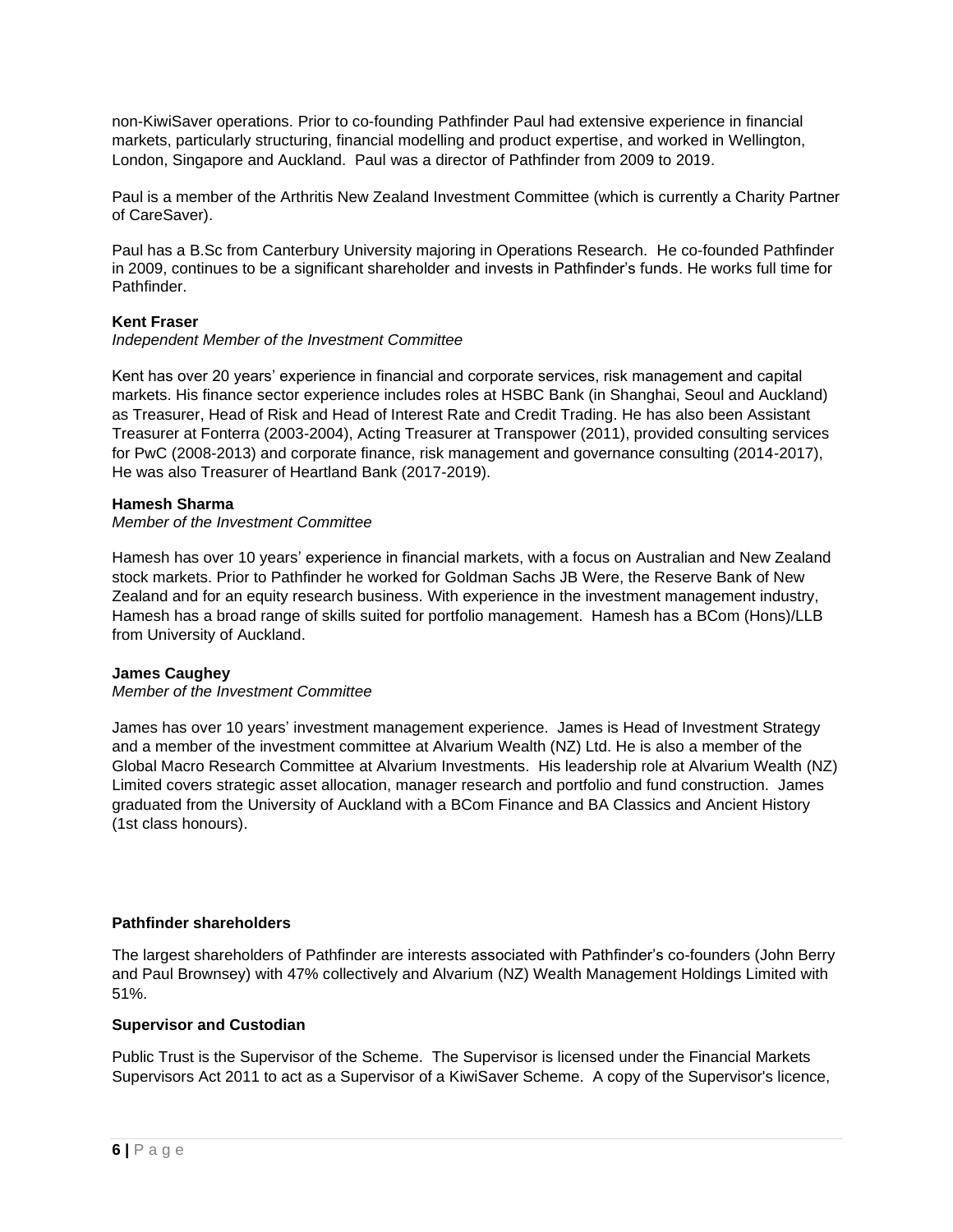including its conditions, can be obtained on the FMA's website [fma.govt.nz/compliance/licensed](http://www.fma.govt.nz/compliance/licensed-providers/public-trust/)[providers/public-trust/.](http://www.fma.govt.nz/compliance/licensed-providers/public-trust/)

The Supervisor is responsible for the following functions:

- supervising the performance by the manager of its functions and issuer obligations
- supervising the financial position of the manager and the Scheme
- acting on behalf of investors in relation to the Scheme and the manager
- reporting to the FMA any contravention or likely contravention of a manager's issuer obligation
- holding the scheme's property or ensuring that it is held in accordance with the FMCA
- performing or exercising any other functions, powers, and duties conferred or imposed on the Supervisor by or under the FMCA, the Financial Markets Supervisors Act 2011 and the Trust Deed

The current board members of the Supervisor can be viewed at [www.publictrust.co.nz.](https://www.publictrust.co.nz/about/our-team)

The Supervisor's wholly owned subsidiary, Pathfinder Nominees Limited, holds the Scheme assets. No Scheme assets can be held by Pathfinder.

#### **Manager's and Supervisor's indemnity**

Subject to the limits on permitted indemnities under the FMCA, if we are, or the Supervisor is, held personally liable to any other person in respect of any debt, liability or obligation incurred by or on behalf of any Fund or any action taken or omitted in connection with any Fund, (other than in respect of our or the Supervisor's negligence, fraud or dishonesty) then we or the Supervisor (as the case may be) are entitled to indemnity and reimbursement out of the relevant Fund to the full extent of such liability.

### **3. Fees**

We charge each investor a fee of \$27 per year to cover administration and registry costs. The fee is charged monthly to your account. We will not charge this fee to members whose balances are less than \$1,000, or for members less than 18 years old.

For each Fund we have made an estimate for annual external costs. This represents our estimated cost of investing an external fund. We have based our estimate on the expected holding multiplied by the management fee of an external fund. We estimate this expense to be 0.01% for the CareSaver Growth Fund, 0.02% for the CareSaver Balanced Fund and 0.03% for the CareSaver Conservative Fund.

We do not currently charge any performance fees, fees to enter or leave the Scheme, or fees to switch between our Funds.

The KiwiSaver Act 2006 requires certain fees charged in relation to KiwiSaver schemes to not be unreasonable. Investors or the Financial Markets Authority can apply to the court for an order that any unreasonable fee be reduced.

All fees are exclusive of GST.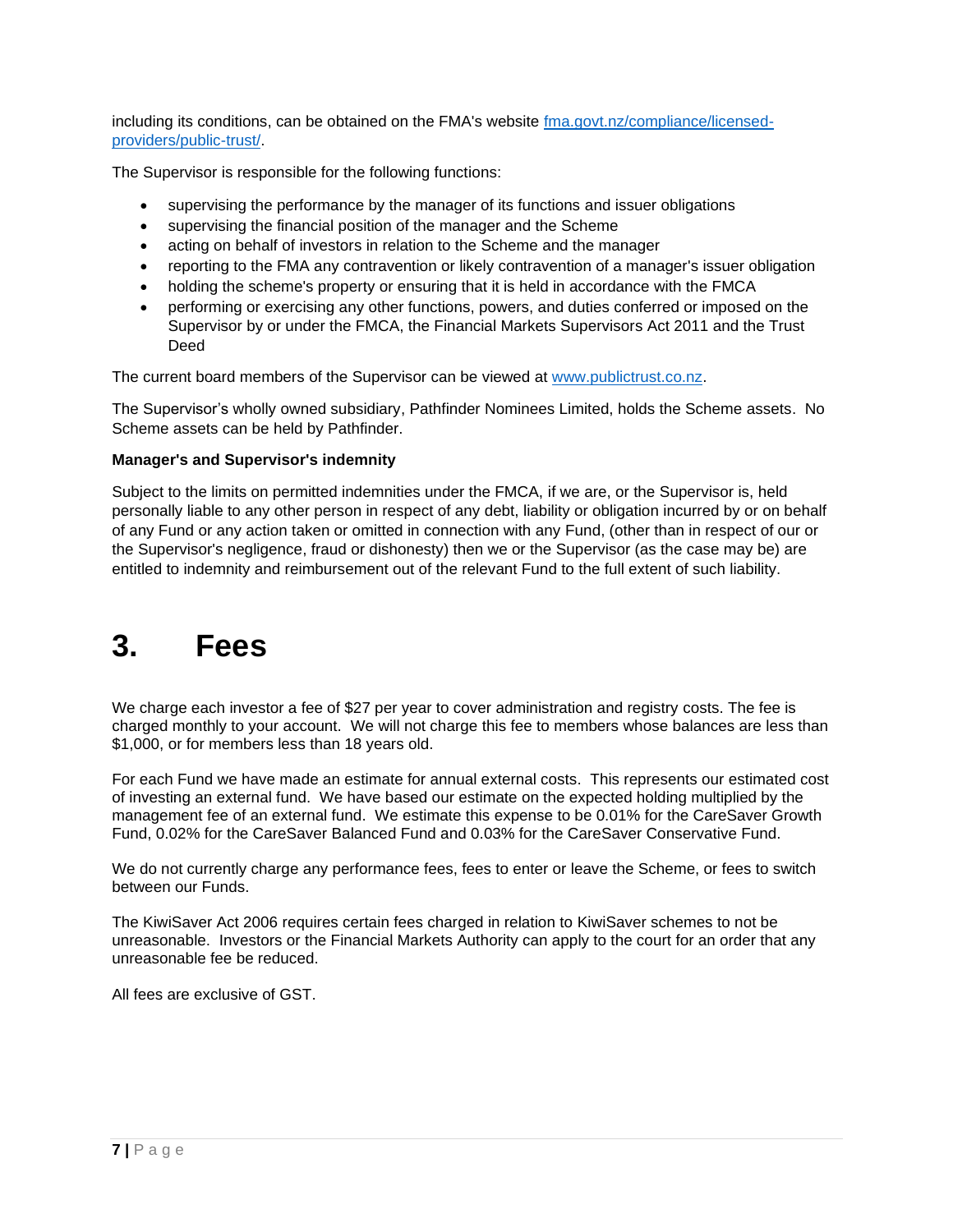### **4. Charity Partners**

We give to social and environmental causes. Consistent with our social enterprise approach, we want to make a significant donation from the management fee we receive from you to selected non-government organisation charities ("**Charity Partners**").

Charity Partners have been carefully selected by us in accordance with our Charity Partner Selection Principles, which we call our PRIME criteria:

**Purpose:** We want to work with charities with a clear social or environmental purpose and who do great work.

**Reach:** We want to support charities who engage with an active community of supporters. **Impact:** We want to partner with charities who are making an important difference to improve lives, communities or our natural environment.

**Mana-Enhancement:** We want to work with charities who prioritise integrity, care, transparency and innovation. These reflect Pathfinder's values of *Aware, Fair and Care*.

Our current Charity Partners are available on our website www.caresaver.co.nz. We may accept new charities as part of our giving.

You can select your preferred Charity Partner to receive donations from us when you join CareSaver. Uniquely, while you select the charity, the donation is our cost not yours. We have agreed with Charity Partners that where investors have selected them, we will make a donation to the Charity Partner in an amount equal to the donation rate multiplied by our management fee attributable to that investor. As at the date of the PDS the donation rate is 20%. We may in our sole discretion and at any time, increase or reduce the donation rate.

If you do not select a Charity Partner, we will select one or more Charity Partners on your behalf at our discretion. We will, from time to time, give you an opportunity to change your preferred Charity Partner. Please note that this ability to change may be limited by us to only one (or a few) times each year.

At the date of this document, donations are calculated based on unitholders at 31 March each year and are paid within 60 days. It is possible we may in future choose to calculate and pay more frequently than annually, but that is not currently the case.

Each donation arrangement may be terminated by the Charity Partner or by us. We may terminate for example if the Charity Partner is no longer registered as a charity, no longer meets our Charity Partner Selection Principles or the Charity Partner is in breach of our agreement with them. If termination occurs that charity is likely to lose any right to both unpaid and future donations. Instead we will ask you for another charity selection. If you don't make this selection then we may pay such moneys to one or more other Charity Partners as we may determine at our discretion.

As part of our commitment to social and environmental causes in New Zealand Pathfinder and Alvarium executives may hold governance positions with one or more Charity Partners. However, all Charity Partners must still comply with the Charity Partner Selection Principles.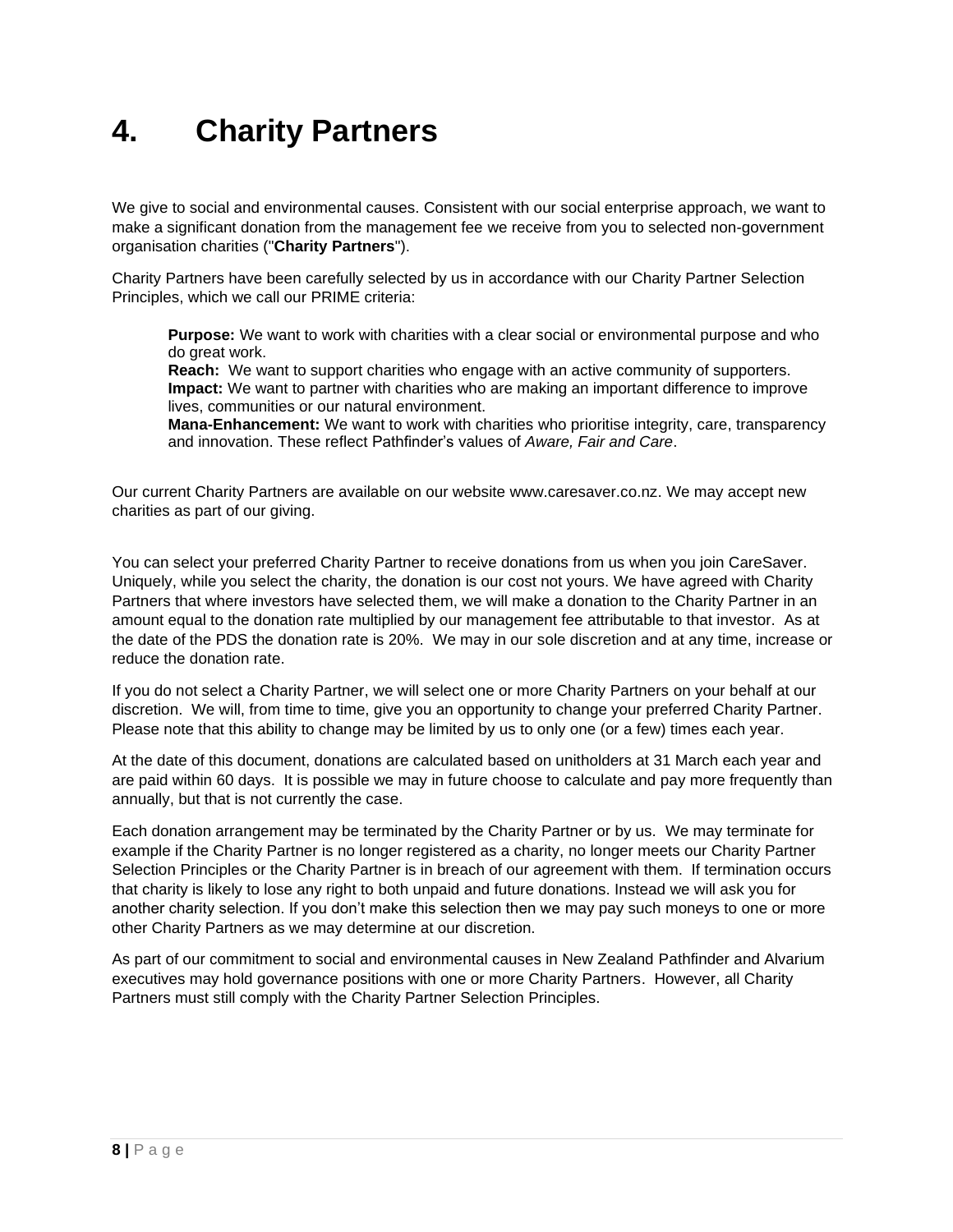# **5. Material contracts, policies and documents**

| <b>Document</b>                                                                              | <b>Parties</b>                                                                  | <b>Date</b>                                                                                                      | <b>Purpose</b>                                                                                                                                                                                                                                                                                                                                                                                                        |
|----------------------------------------------------------------------------------------------|---------------------------------------------------------------------------------|------------------------------------------------------------------------------------------------------------------|-----------------------------------------------------------------------------------------------------------------------------------------------------------------------------------------------------------------------------------------------------------------------------------------------------------------------------------------------------------------------------------------------------------------------|
| <b>Trust Deed</b>                                                                            | Pathfinder,<br><b>Public Trust</b>                                              | 29 May 2019                                                                                                      | Governs the establishment and operation of the<br>Scheme.                                                                                                                                                                                                                                                                                                                                                             |
| <b>Establishment</b><br><b>Deeds</b>                                                         | Pathfinder,<br><b>Public Trust</b>                                              | 29 May 2019                                                                                                      | Each of the Funds under the Scheme is<br>constituted under a separate establishment deed.                                                                                                                                                                                                                                                                                                                             |
| <b>Statement of</b><br><b>Investment</b><br><b>Policy and</b><br><b>Objectives</b><br>(SIPO) | n.a.                                                                            | 25 June 2019                                                                                                     | This defines the investment objective and<br>strategy for each Fund, including restrictions on<br>investments.                                                                                                                                                                                                                                                                                                        |
| <b>Service</b><br><b>Agreement</b>                                                           | Pathfinder,<br><b>MMC Limited</b>                                               | <b>Services</b><br>Agreement<br>dated 8<br>September 2016<br>and amendment<br>letter dated 5<br><b>July 2019</b> | Appoints MMC Limited as administration<br>manager to perform services for the Scheme<br>such as fund accounting, fund valuations,<br>registry, reconciliations and unit pricing.                                                                                                                                                                                                                                      |
| <b>Manager</b><br><b>Reporting</b><br><b>Agreement</b>                                       | Pathfinder,<br><b>Public Trust</b>                                              | 12 July 2019                                                                                                     | This sets out the reporting requirements and<br>frequency of reporting in relation to the Scheme<br>and the Funds as agreed between the Manager<br>and the Supervisor. The reporting requirements<br>include providing quarterly certificates, monthly<br>reports, financial information, related party<br>transaction reporting and other requested<br>information on the Scheme and the Funds to the<br>Supervisor. |
| <b>Charity</b><br><b>Partner</b><br><b>Alignment</b><br><b>Agreement</b>                     | Pathfinder,<br>each charity<br>partner on<br>our Charity<br><b>Partner List</b> | Various dates                                                                                                    | This sets out our agreement to make donations to<br>each Charity Partner. Some key terms of the<br>agreements are outlined in section 4.                                                                                                                                                                                                                                                                              |
| <b>Scheme</b><br><b>Provider</b><br><b>Agreement</b>                                         | Pathfinder<br>Inland<br>Revenue                                                 | 20 June 2019                                                                                                     | Sets out Pathfinder's obligations to Inland<br>Revenue as a KiwiSaver provider. The Scheme<br>Provider Agreement outlines various operational<br>and technical requirements of a KiwiSaver<br>provider. The Scheme Provider Agreement sets<br>out business and IT requirements, business<br>continuity and disaster recovery plan<br>requirements, and reporting and meeting<br>procedures.                           |

Below are material documents and contracts in relation to the Scheme and the Funds:

We are able to make changes to documents in relation to the Scheme and each Fund. We set out below some of the important areas where we can make changes. This is not an exclusive list, but is intended to point out some key terms that can be changed:

| Under the KiwiSaver Act 2006 fees<br><b>Fees:</b> introduce new fees or<br>One month<br>increase existing fees<br>must not be unreasonable. We must<br>give notice of any fee increase to the | <b>Change</b> | Notice we will give you | <b>Restrictions on changes</b>      |
|-----------------------------------------------------------------------------------------------------------------------------------------------------------------------------------------------|---------------|-------------------------|-------------------------------------|
|                                                                                                                                                                                               |               |                         | FMA before or as soon as reasonably |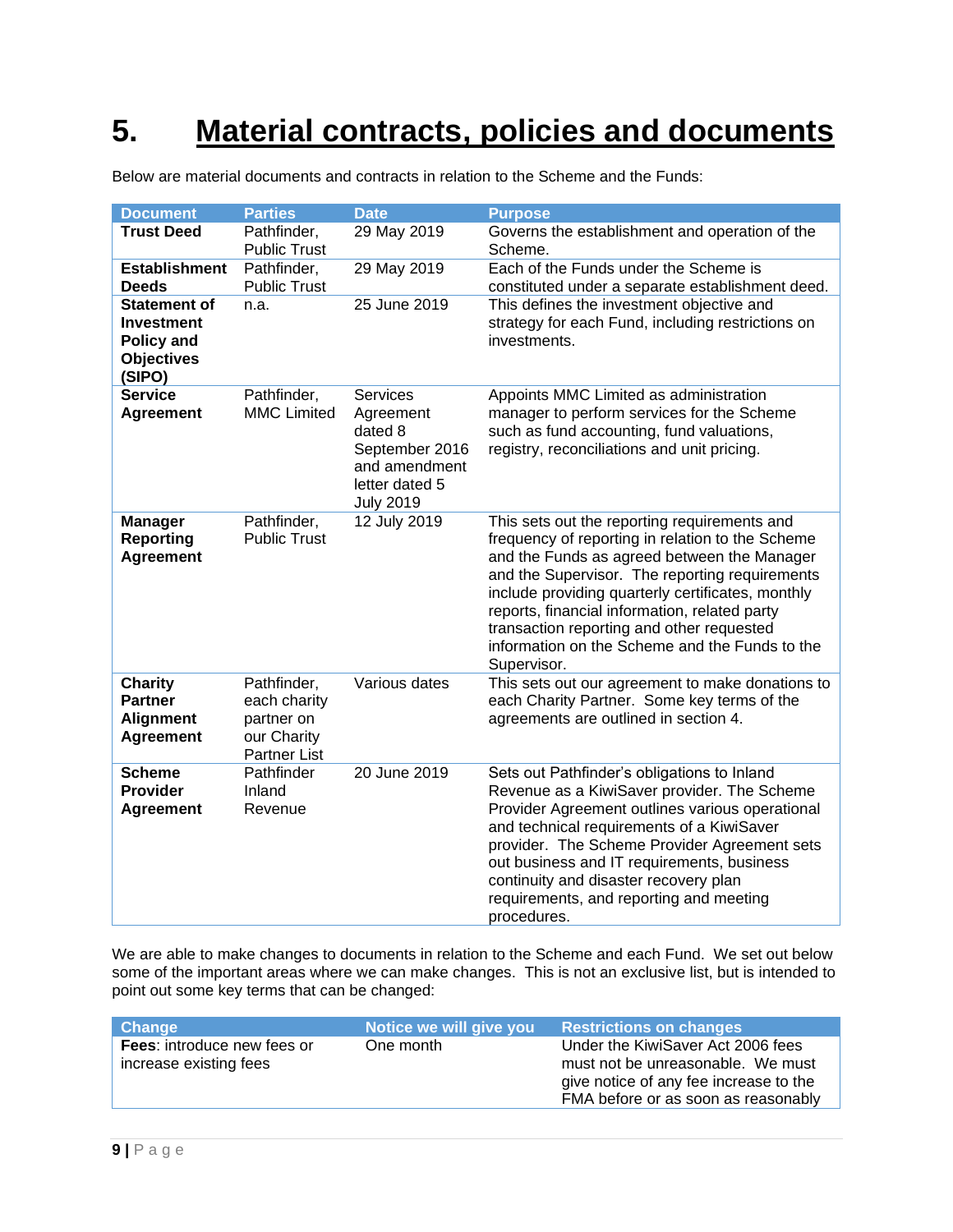|                                                                                                                                                                                |                                                                                                        | practicable after the increase takes<br>effect.                                                                                                                                                                                                                                                                                              |
|--------------------------------------------------------------------------------------------------------------------------------------------------------------------------------|--------------------------------------------------------------------------------------------------------|----------------------------------------------------------------------------------------------------------------------------------------------------------------------------------------------------------------------------------------------------------------------------------------------------------------------------------------------|
| Amounts: minimum<br>investment, minimum<br>withdrawal, minimum balance                                                                                                         | Not required.                                                                                          | We can change these at any time.                                                                                                                                                                                                                                                                                                             |
| <b>Statement of Investment</b><br><b>Policy Objectives (SIPO)</b><br>terms: such as investment<br>objectives, asset allocation,<br>permitted investments and Fund<br>benchmark | Notice not required.                                                                                   | Written notice is required to be given to<br>the Supervisor. The amended SIPO<br>must be lodged on the offer register<br>within 5 working days after the change<br>takes effect. Material changes will be<br>noted in our annual report.                                                                                                     |
| <b>Trust deed and Establishment</b><br><b>Deeds:</b> changes to terms                                                                                                          | Notice may not be<br>required (although some<br>changes require a special<br>resolution of investors). | Consent of the Supervisor is required.<br>The Supervisor must not consent<br>unless it is satisfied that the changes<br>to the trust deed do not have an<br>adverse material effect on the<br>investors or unless the changes will be<br>approved by the investors of the<br>Scheme. Material changes will be<br>noted in our annual report. |

Pathfinder also has a number of internal policy documents that govern its operations. The key policies are as follows:

| <b>Policy</b>                                         | <b>Purpose</b>                                                                                                                                                                                                                                                                                                                                                                    |
|-------------------------------------------------------|-----------------------------------------------------------------------------------------------------------------------------------------------------------------------------------------------------------------------------------------------------------------------------------------------------------------------------------------------------------------------------------|
| <b>Ethical Investment Policy</b>                      | This describes how our ethical values are embedded in the way<br>we invest.                                                                                                                                                                                                                                                                                                       |
| <b>Compliance Manual</b>                              | This provides our framework for identifying, monitoring,<br>managing and reporting on risks. Areas covered include:<br>Pathfinder governance<br>٠<br>Internal controls<br>Conflicts of interest<br>Related party transactions<br>٠<br>Insurance<br>٠<br>Scheme administration (unit registry, valuation, pricing)<br>٠<br>Error reporting and compensation<br>٠                   |
| <b>Insider Trading Policy</b>                         | This sets out when a Pathfinder Director or employee must seek<br>pre-clearance for an investment they intend to make personally.                                                                                                                                                                                                                                                 |
| <b>Internal Disputes Resolution</b><br><b>Process</b> | This defines our process for handling any investor complaints.                                                                                                                                                                                                                                                                                                                    |
| <b>Compliance Assurance</b><br>Programme              | This sets out our arrangements for testing:<br>the design and operation of Pathfinder's processes<br>the adequacy of Pathfinder's governance<br>the adequacy of Pathfinder's management information<br>٠                                                                                                                                                                          |
| <b>Trade Allocation Policy</b>                        | This determines how any purchase or sale of securities is fairly<br>allocated across multiple funds or portfolios.                                                                                                                                                                                                                                                                |
| <b>Trade Execution Policy</b>                         | Trade Execution is covered in Pathfinder's Compliance Manual<br>which provides the following: Investor interests are paramount<br>which equates to execution at the best price available, while<br>incurring acceptable transaction costs. Transaction costs<br>cannot be viewed in isolation – other relevant considerations<br>include tax considerations and market liquidity. |
| <b>Proxy Voting Policy</b>                            | This explains how we will vote when we directly hold shares.                                                                                                                                                                                                                                                                                                                      |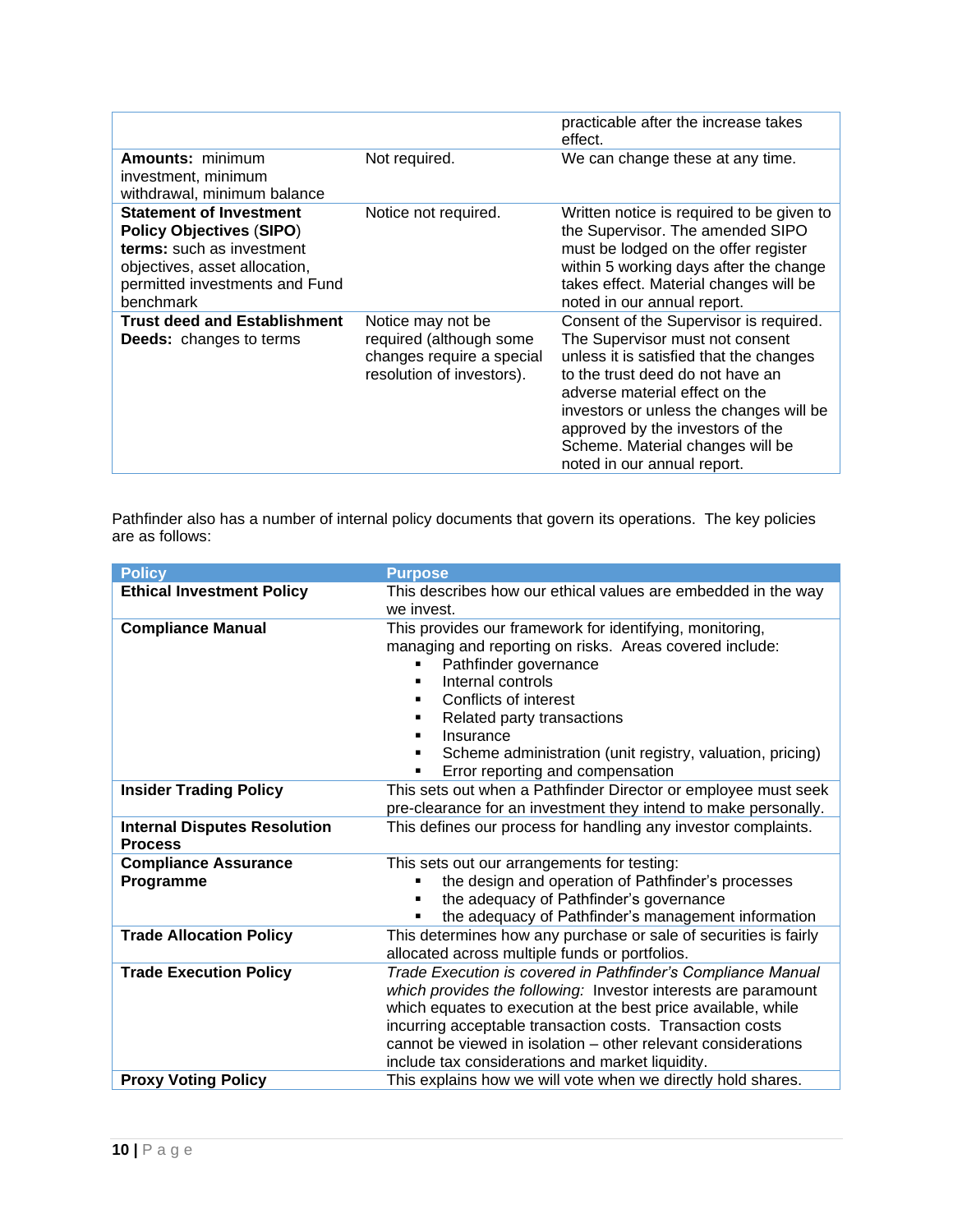| <b>Fund valuation etc</b>             | Asset valuations are outsourced to MMC Limited who have the<br>following policy documents: |  |
|---------------------------------------|--------------------------------------------------------------------------------------------|--|
|                                       |                                                                                            |  |
|                                       | • Unit Pricing Taxation Policy                                                             |  |
|                                       | • Asset & Liability Valuation Policy                                                       |  |
|                                       | • Unit Pricing Policy & Framework                                                          |  |
|                                       | We review their policy documents each year.                                                |  |
| <b>Private Asset Valuation Policy</b> | This explains how we will value assets that are not listed on a                            |  |
|                                       | stock exchange.                                                                            |  |

Please contact us (*email: info@caresaver.co.nz*) if you would like more information about the material contracts, policies and other documents.

### **6. What are the risks of investing?**

All investments involve some level of risk. This may mean (1) you do not get all your money back and/or (2) you do not get your money back at the time you want it. Before making investment decisions, you should consult a financial adviser. The following section supplements section 4 of the PDS "*What are the risks?*" which sets out the material risks to your investment in the Scheme. In addition, the following risks may affect the value of your investment in the Scheme.

You should only invest in the Scheme if you understand and are willing to undertake the risks involved. Carefully consider each of the risks set out in the PDS and below. The following is not a complete list of risks that may impact your investment in the Scheme, it does cover those that are more likely to arise.

#### **Risks for all Funds**

- *Outsourcing risk:* MMC Limited (**MMC**) has been appointed as administration manager for the Funds, which includes providing registry and fund accounting services. Sustainalytics have been appointed to provide environmental, social and governance research and ratings. We have made these appointments to access the specialist skills of MMC and Sustainalytics. However, this does mean we are reliant on MMC and Sustainalytics continuing to perform their functions (it could impact the Scheme if they fail to do so).
- *Operating risk*: There is a risk of technological or other operational failure impacting on the Funds. There is also the risk that our internal processes or systems are not adequate or that they fail.
- *Key person risk*: Pathfinder is a specialist fund manager and relies on its skilled staff. If some key staff left Pathfinder (or were unable to work), this may impact the operation of the Funds.
- *Suspension or deferral of redemptions:* In normal circumstances an investment in a Fund can be redeemed. However, it is possible that redemptions may be deferred or suspended. This could happen, for example, if a Fund was unable to sell the underlying assets it holds, or if as a result of unusual events markets were not open for trading. Should this occur, it would mean you may not be able to redeem your units when you want to.
- *Change of law or regulatory risk:* This relates to changes in legislation or regulation (or interpretation or application of these) in New Zealand or a country where the Funds invest. Any such change could have an adverse effect on the Funds, your investment and/or your after-tax returns.
- *Counterparty risk:* This is the risk that the financial strength of a party to a contract with the Scheme or a Fund worsens. If such a party (which includes banks and brokers) defaults on its obligations to the Scheme or a Fund or becomes insolvent then the value of the Scheme or a Fund will be affected.
- *Hedging market risk:* Each Fund may use one or more strategies from time to time to mitigate (or "hedge") the risk of loss from underlying investments. Such strategies may include holding a higher proportion of assets in cash and the use of derivatives (such as futures and/or options). It is important to note that if the relevant market was to fall (1) there is no guarantee that protection strategies will be in place at the time, (2) the protection strategies can only ever help limit (but never eliminate) losses from a market fall and (3) these strategies may also give rise to a cost for a Fund. There is also a risk that using these strategies may mean the Fund does not participate (or does not fully participate) in rising markets.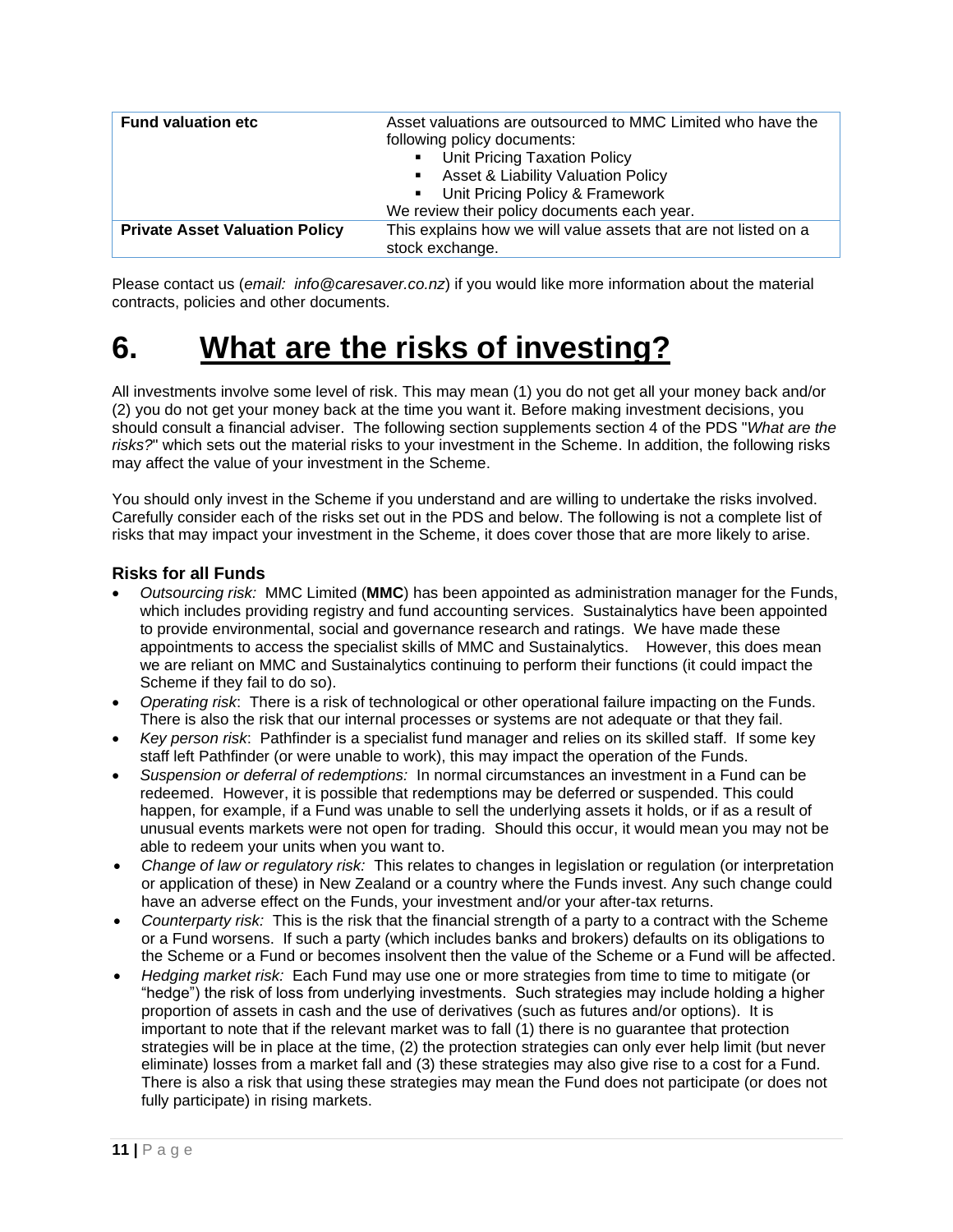# **7. Market indices**

We use a composite of market indices for the purposes of reporting Fund returns in our fund updates. As at the date of this OMI, market indices are also used to calculate the risk indicators for the Funds.

The market indices used in relation to the Funds are widely recognised in financial markets and are administered independently from us.

We apply currency hedging to market index returns for comparing to Fund returns. More information on each of these is provided below:

| <b>Fund</b>               | <b>Market index</b>                                                   |
|---------------------------|-----------------------------------------------------------------------|
| <b>CareSaver Growth</b>   | 5% Bloomberg NZBond Bank Bill Index                                   |
| <b>Fund</b>               | 15% Bloomberg Barclays Global Aggregate Unhedged (USD)80% Morningstar |
|                           | Developed Markets Net Index (50% hedged to NZD)                       |
| <b>CareSaver Balanced</b> | 10% Bloomberg NZBond Bank Bill Index                                  |
| <b>Fund</b>               | 30% Bloomberg Barclays Global Aggregate Unhedged (USD)                |
|                           | 60% Morningstar Developed Markets Net Index (50% hedged to NZD)       |
| <b>CareSaver</b>          | 20% Bloomberg NZBond Bank Bill Index                                  |
| <b>Conservative Fund</b>  | 60% Bloomberg Barclays Global Aggregate Unhedged (USD)                |
|                           | 20% Morningstar Developed Markets Net Index (50% hedged to NZD)       |

Information on the Bloomberg NZBond Bank Bill Index can be found at: https:/[/www.bloomberg.com/quote/BNZBIL:IND.](http://www.bloomberg.com/quote/BNZBIL:IND)

Information on the Bloomberg Barclays Global Aggregate Unhedged (USD) can be found at: https://www.bloomberg.com/quote/LEGATRUU:IND

Information on the Morningstar Developed Markets Net Index can be found at: [https://indexes.morningstar.com.](https://indexes.morningstar.com/)

### **8. Conflicts of interest**

This section sets out information about any conflict of interests that could reasonably be expected to materially influence the investment decisions in our role as manager of the Scheme.

Conflicts of interest occur when our interests, as manager of the Scheme, may be inconsistent or very different to the interests of the investors in the Scheme. It is important that conflicts are identified and managed – whether the conflicts are real or perceived,

Conflicts of interest will arise from time to time. Examples of circumstances in which conflicts may arise include:

- Investments are made into funds or financial products of a related party (for example in financial products managed or arranged by Pathfinder, Alvarium or associated companies).
- Investments that are bought, sold or held by Pathfinder's non-KiwiSaver funds may also be bought, sold or held by a Fund in the Scheme.
- **EXECT** Pathfinder staff may want to buy, sell or hold a security personally that is also held or considered by a Fund.
- Investments are made into companies where a Director is also a person associated with the shareholders of Pathfinder.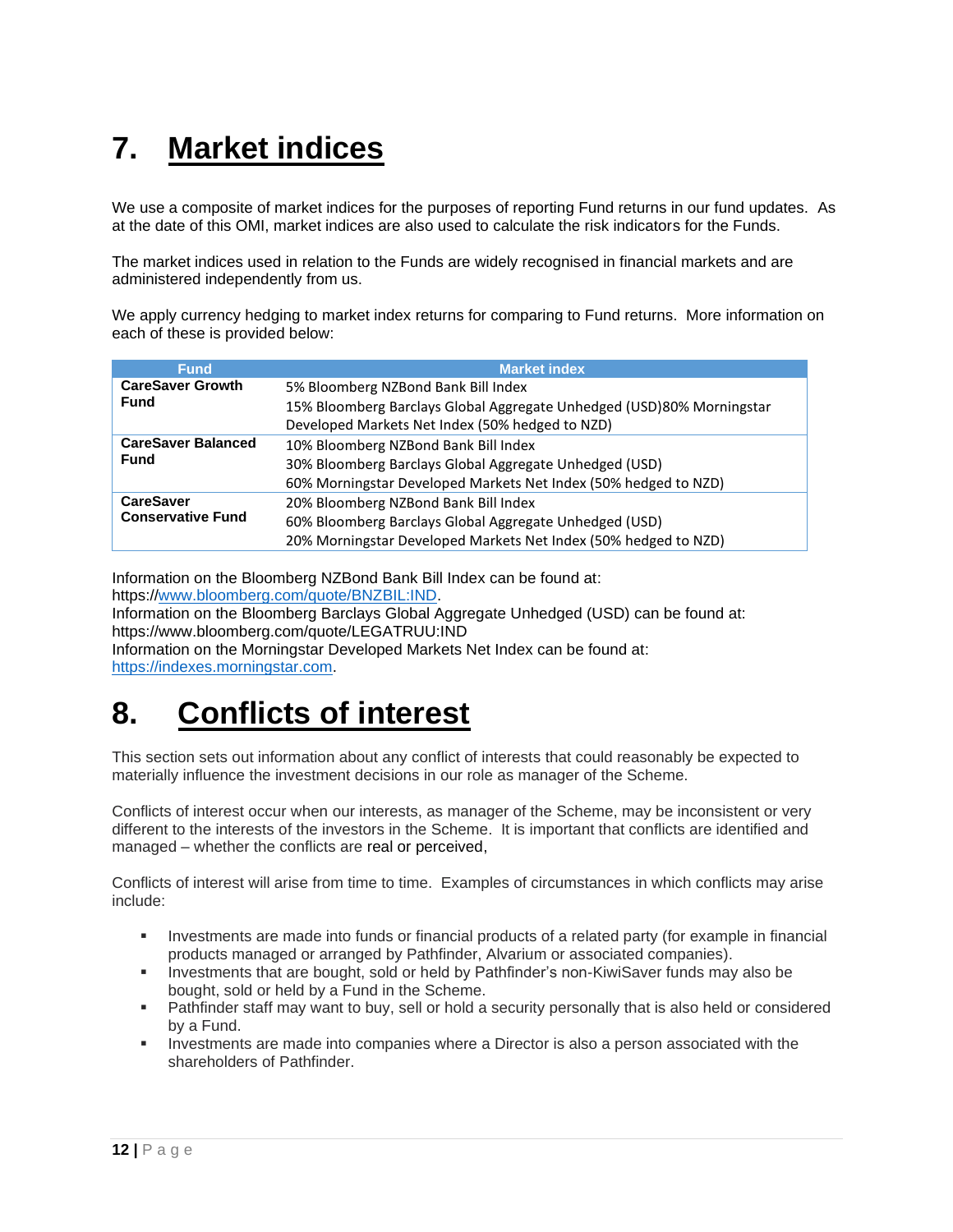**Duty to investors:** Our focus for managing conflicts of interest is our duty to act in the best interests of our investors. Our Compliance Manual recognises that to achieve this our focus is on creating processes, controls and a culture where:

- client interests are at the heart of the business
- staff understand (and care about) good outcomes for investors
- **.** investors are treated equally and fairly and any conflicts of interest are disclosed to them

**Related party transactions:** We manage this conflict by ensuring that all transactions that provide for a related party benefit to be given comply with the requirements of the Financial Markets Conduct Act 2013 and Pathfinder's Compliance Manual. This procedure requires us to certify that the transaction, or series of transactions, is permitted by the Financial Markets Conduct Act 2013 or to obtain the Supervisor's consent to the transaction or transactions. We must also notify the Supervisor of the transaction or transactions.

### **9. Taxation**

**Background:** Your returns from will be affected by taxation. The following is a general overview of the taxation treatment that applies. It is based on current NZ tax legislation (which may change). The impact of taxation will vary depending upon your individual circumstances. Pathfinder (as Manager) and Public Trust (as Supervisor) do not take any responsibility for your taxation liabilities. You are encouraged to seek professional tax advice on the implications for you from investing in a Fund.

**Terms used:** In this section the terms "PIE" and "PIR" are used extensively. These are defined below:

| <b>Term</b>                     | <b>Meaning</b>                                                                                                                                                                     |
|---------------------------------|------------------------------------------------------------------------------------------------------------------------------------------------------------------------------------|
| <b>PIE</b>                      | The Scheme has registered for a special designation for tax purposes<br>called a "portfolio investment entity" (or "PIE"). This term is defined in the<br>Income Tax Act 2007.     |
| PIE tax                         | PIE tax is tax on income allocated to you as an investor. This will be<br>determined by reference to the PIR you nominate and is generally paid by<br>the Scheme (and not by you). |
| PIR or                          | This is the tax rate an investor in a PIE may (or must) elect under the                                                                                                            |
| <b>Prescribed Investor Rate</b> | Income Tax Act 2007. Your nominated PIR is used by a PIE to calculate<br>the tax liability on income allocated to you.                                                             |

**PIE status:** The taxation rules applying assume the Scheme is a multi-rate PIE. Should the Scheme cease to be a PIE, the taxation rules applying to it (and each Fund) may change.

**Allocation of income:** Taxable income (or losses) will be allocated between investors based on the number of units held by them. We calculate tax payable on income allocated to you at your nominated PIR.

**Notification of IRD number and PIR:** You must provide us with your IRD number and PIR when you join a Fund (and when these details change). If you do not provide your IRD number within 6 weeks of joining a Fund, by law we are not able to accept your investment and you will be required to exit the Fund. If you do not nominate a PIR, then income allocated to you will be taxed at the 28% default rate. Inland Revenue can also require us to change a PIR that you nominate.

**Explanation of PIRs:** The PIR rules are as follows:

■ 10.5% and 17.5%: The applicable rate will depend on your taxable and net PIE income (i.e. PIE income less PIE losses) in one of the two previous income years: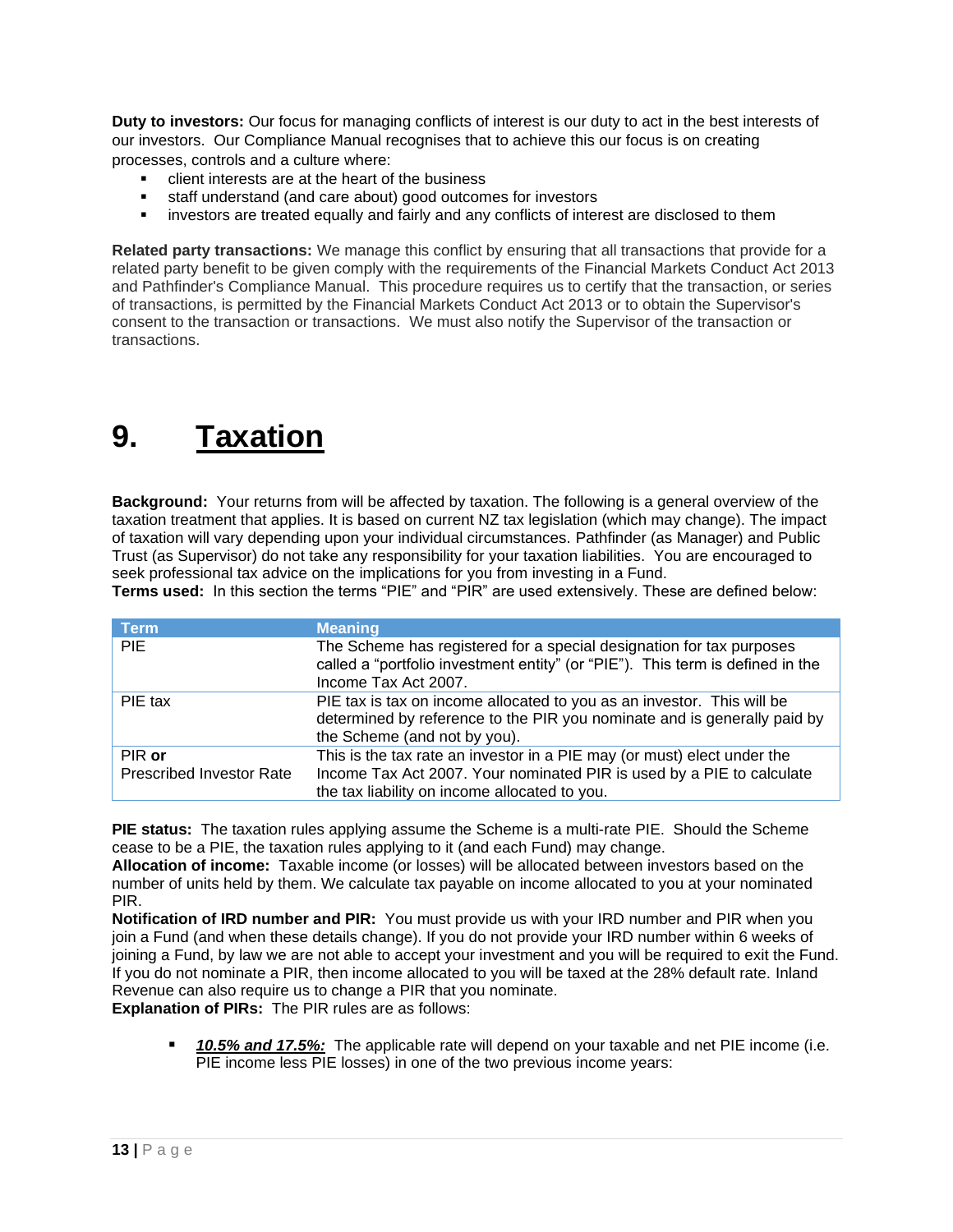| Taxable income | Taxable + Net PIE income Prescribed Investor Rate |       |
|----------------|---------------------------------------------------|-------|
| $$0 - $14,000$ | $$0 - $48,000$                                    | 10.5% |
| $$0 - $48,000$ | $$0 - $70,000$                                    | 17.5% |

**28%:** This rate applies if you are not eligible to elect a PIR of 10.5% or 17.5% or if you become non-resident.

For further information on determining your PIR, go to [https://www.ird.govt.nz/roles/portfolio-investment](https://www.ird.govt.nz/roles/portfolio-investment-entities/using-prescribed-investor-rates)[entities/using-prescribed-investor-rates](https://www.ird.govt.nz/roles/portfolio-investment-entities/using-prescribed-investor-rates)

**Payment of tax:** PIE tax will be deducted by cancelling units equal to the value of the tax liability on PIE income allocated to investors. The Scheme's tax liability on PIE income allocated to investors will be deducted at the earliest of the following times:

- at the end of the income year (following 31 March); or
- upon any full or partial withdrawal of your investment or a transfer to another Fund.

**Tax refunds:**A refund of tax will be provided to the Scheme to compensate for any PIE tax losses or excess NZ tax credits for investors. This is then allocated to investors by issuing additional units in the relevant Fund.

**Final tax:** If you nominate your correct PIR then the PIE tax paid on income allocated to you will be a final tax. This means there is no obligation for you to file a tax return in respect of an investment in a Fund.

**Advising the correct PIR:** You must advise us if your PIR (or tax residence) changes and nominate the new correct tax rate (if applicable). Failure to advise us, or providing a lower rate than that applicable, will mean you are personally liable to pay any resulting tax shortfall as part of the income tax year-end process. Penalties and interest may apply and it may also mean you are required to file a tax return. We cannot change your nominated PIR in respect of PIE tax that has already been calculated and deducted. If the rate applied to your PIE income is higher than your PIR, any tax over-withheld will be used to reduce any income tax liability you may have for the tax year and any remaining amount will be refunded to you.

**Impact on social policy entitlements:** PIE income allocated to you will not impact any entitlements you may have to *Working for Families* (as the Funds are registered KiwiSaver funds).

**Cancellation of units:**If the value of your units is not regarded as likely to be sufficient to fund the PIE tax liability on income allocated to you, the units will be redeemed to fund that liability. Each investor indemnifies the Supervisor and Manager if the value of their units is not sufficient to meet any PIE tax liability attributable to the investor.

**PIE tax on withdrawals and transfers:**If you withdraw your investment, or transfer your investment to another Fund, prior to 1 April in any year you will bear the cost of PIE tax on income allocated to you. This will be calculated from the beginning of the income year to the date of withdrawal or transfer by you.

#### **New residents and transitional residents**

Special PIR rules apply for investors that are new NZ tax residents or who meet the definition of a "transitional resident" (in the Income Tax Act 2007). Please seek professional advice if these definitions apply to you.

#### **Other important taxation information**

**Tax certificate:** We will provide you with an annual tax certificate. The certificate includes the PIE income allocated to you and the amount of tax paid at your nominated PIR.

**Gains and distributions:**Redemption gains on a transfer or withdrawal from a Fund will not be taxable to you.

**Holding restrictions:**PIEs have restrictions on the percentage of units you can hold (generally no more than 20% of the Scheme and a particular Fund). We may redeem or cancel units held by investors